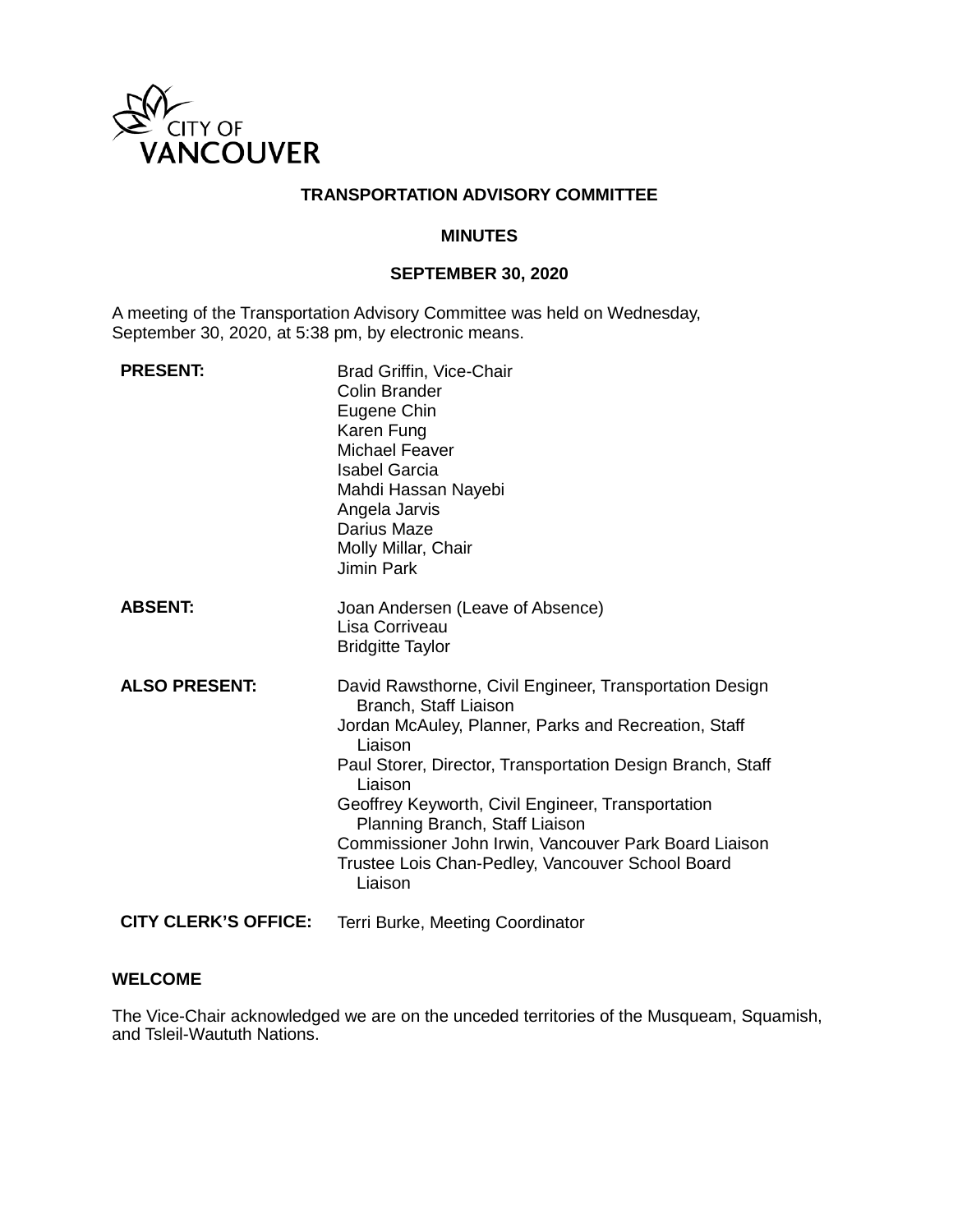#### **Approval of Minutes - June 17, 2020**

MOVED by Molly Millar SECONDED by Angela Jarvis

> THAT the Transportation Advisory Committee approve the Minutes from the meeting of June 17, 2020, as circulated.

CARRIED UNANIMOUSLY

#### **1. Leave of Absence Requests**

MOVED by Eugene Chin SECONDED by Colin Brander

> THAT the Transportation Advisory Committee approve a leave of absence for Joan Andersen for this meeting.

#### CARRIED UNANIMOUSLY

\* \* \* \* \*

*At this point in the proceedings, the Committee agreed to vary the agenda to deal with Item 6 – "Liaison Updates" next, in order to allow one liaison to give their update immediately. For clarity, the minutes are recorded in numerical order.*

\* \* \* \* \*

### **2. Presentation - Bus Stop Balancing Pilot**

Fay Kramer, Government Relations Team, and Denis Agar, Planning Team, both from TransLink, provided a presentation on the Bus Stop Balancing Pilot, including:

- The need to find balance when bus stops are too close together;
- The cost of stationary stops;
- Addressing crowding issues;
- Benefits, including reduced travel time, reliability, and less destruction to the traffic flow;
- Ensuring accessibility a key factor in the pilot;
- Bus route #2 is the first bus in the pilot;
- Engagement approach; and
- Timeline for the pilot, evaluation and final changes.

The presenters also responded to questions.

### **3. Granville Bridge Connector and Drake Street Improvements**

Paul Storer, Director, Transportation Design Branch, Staff Liaison, provided a verbal update on the Granville Bridge Connector and Drake Street Improvements, including: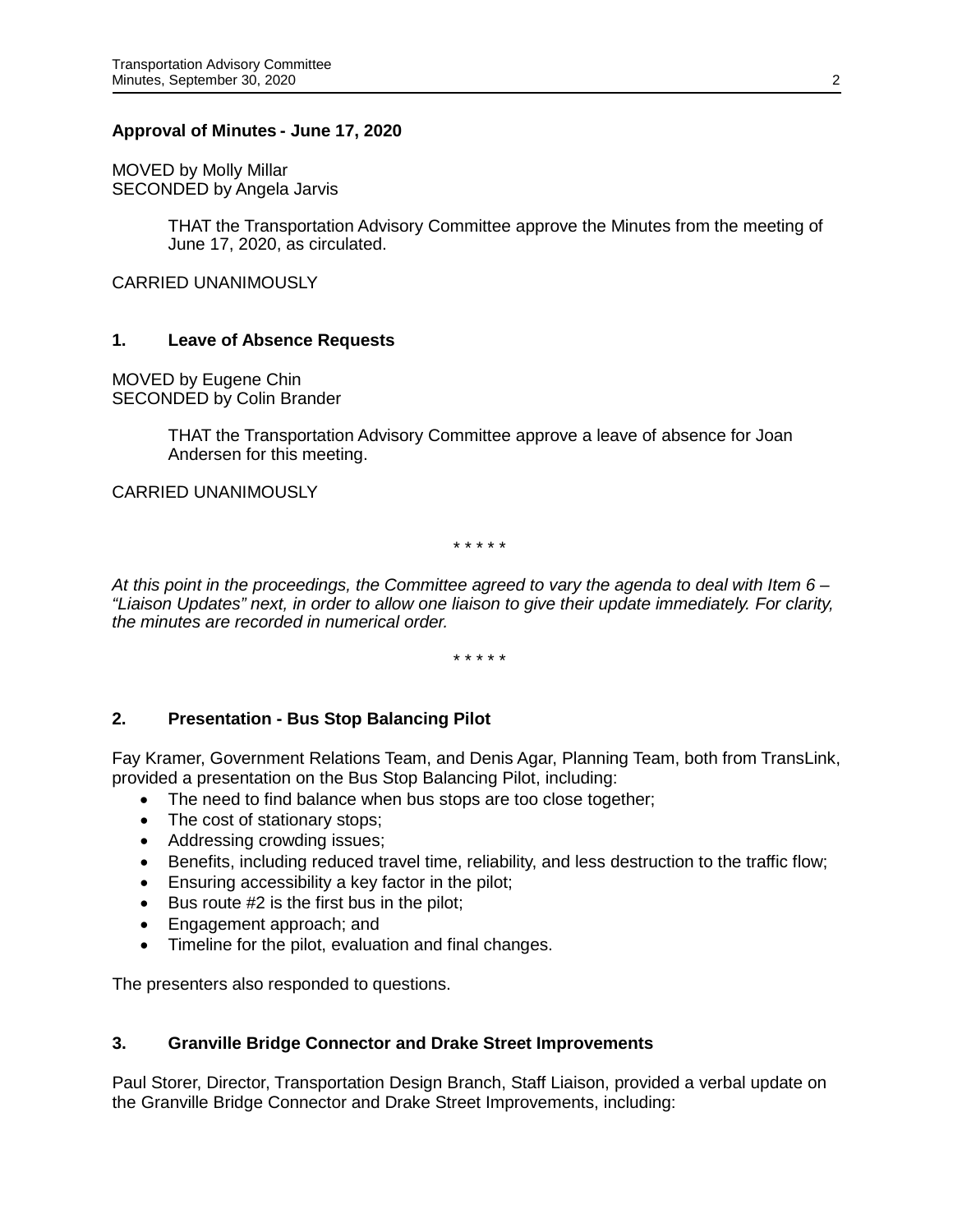- Comfort and Accessibility challenges of Granville Bridge;
- Granville Bridge today and long term vision;
- Initial projected costs and new projected costs;
- Challenges such as uncomfortable ramp crossings; steps impeding accessibility, narrow sidewalks, confusing connections and no bike lanes;
- Engagement summary;
- Project goals;
- Timelines with an end goal of 2023 as the completion date;
- Recommended long-term design;
- Prevention fencing:
- Future work of improving nearby connections; and
- Drake street engagement and summary; design concept and protected bike lanes.

Mr. Storer also responded to questions.

# **4. Motion - Climate Emergency Action Plan**

The Chair informed the Committee that the staff report on the Climate Emergency Action Plan will be considered by Council in November 2020. She noted staff would be reviewing the report at this meeting and the Committee would hold a Special Meeting in October to approve a motion on this matter before the report goes to Council.

Geoffrey Keyworth, Civil Engineer, Transportation, Planning Branch, Staff Liaison, reviewed portions of the upcoming report that were relevant to the Committee, and responded to questions.

Several Committee members agreed to lead a working group to draft a motion for the Committee to approve. It was agreed the draft motion would be circulated to members before the Special meeting.

### **5. Subcommittee Updates**

None.

### **6. Liaison Updates**

Commissioner John Irwin, Vancouver Park Board Liaison, provided an update and responded to questions on Stanley Park reopening to traffic, and the West End Waterfront Parks and Beach Avenue Master Plan. Commissioner Irwin also noted the City is seeking additional public feedback regarding the temporary road reallocation changes on Beach Avenue, and informed there is a survey for people to share their thoughts until October 14, 2020.

Trustee Lois Chan-Pedley, Vancouver School Board Liaison, noted a number of schools received traffic calming speed bumps, and that Bike to Work Week is September 28 to October 4, 2020.

Jordan McAuley, Planner, Parks and Recreation, Staff Liaison, noted at the Policy and Strategic Priorities meeting on October 7, 2020, that Council will consider the report entitled "Contract